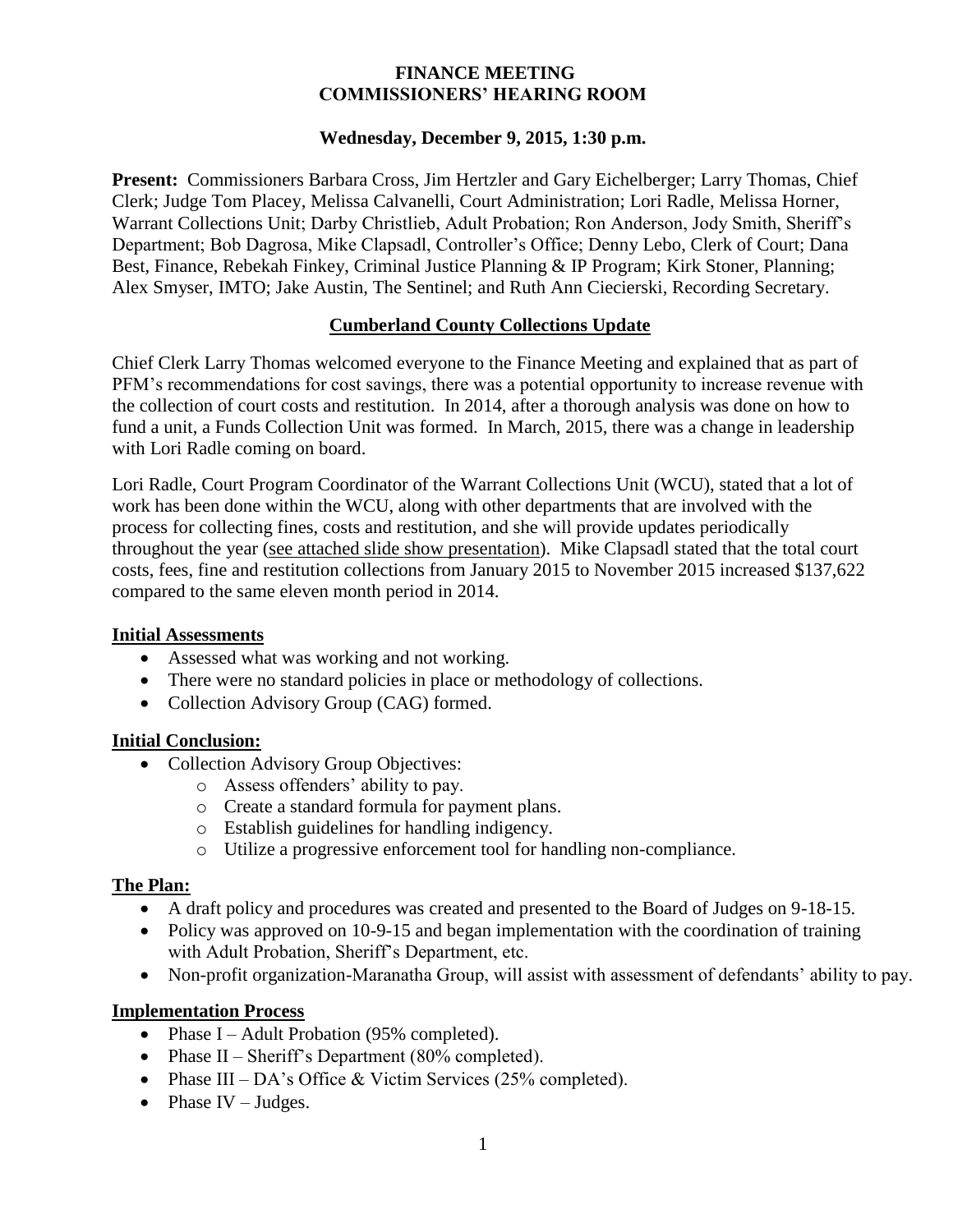## **Adult Probation Update**

- Darby Christlieb discussed the two groups of offenders (recently sentenced to jail or sentenced to probation).
- Due to policy changes made by the Warrant Collections Unit, collections have increased by \$300,000 from 2014 to 2015.

## **Sheriff's Department Update**

- Sheriff Ron Anderson discussed a graph depicting total collection amounts (see attached).
- \$60,000 was collected from October 2014 to March 2015 after posting on Facebook.
- Issued 327 warrants from March 2015 through November, 2015 to the WCU.
	- o 74 were served by constables.
	- o 44 were served by other law enforcement agencies.
	- o 76 were recalled by Probation.
	- o 58 were returned by WCU as no service (other prison, out of state, etc.).
	- o 57 open that the WCU still has.
	- o Miscellaneous (deceased, etc.).

# **Judicial Update**

- Judge Brewbaker is assigned to handle Fines & Costs warrants and Contempt Court to be implemented in January 2016.
- Contempt Court is scheduled to occur every Tuesday as needed and will include victim notification.
- Chief Clerk Thomas stated that the Contempt Court is a huge piece of what was missing from the system.

# **Warrant Collection Unit – 2014 (Melissa Horner)**

- 2014 Collections  $(8/14-12/14)$ 
	- o \$83,099.38 (266 Payment Plans).
	- o \$3,041.93 (Cases paid in full w/no payment plan)
- Total collection amount for unit \$86,501.31.
- Drop Box to date: \$9,058.25 (\$250 investment paid off).
- Constable Review Board (for all constables).

## **Constable Review Board**

Will consist of Judge Placey, Sheriff, one Constable, Mike Clapsadl and Jamie Mitchell.

# **Constable Update**

• Total Constable Collections - \$35,817.22

# **Warrant Collections Unit – 2015 Year to Date (1/15 – 11/15)**

- Accumulated 364 payment plans (\$106,814.62).
- Cases paid in full w/no payment plan (\$33,768.78).
- Constable effectuated payments (\$35,817.22).
- Total collection amount for unit (\$176,400.62).

# **Summary – Chief Clerk Thomas**

- Numbers are very positive in terms of the potential monies for fines, costs and restitution.
- The downward slide of funds collected through the years has been improving.
- Monies that have been brought in to cover the cost of the new collections unit, plus extra.